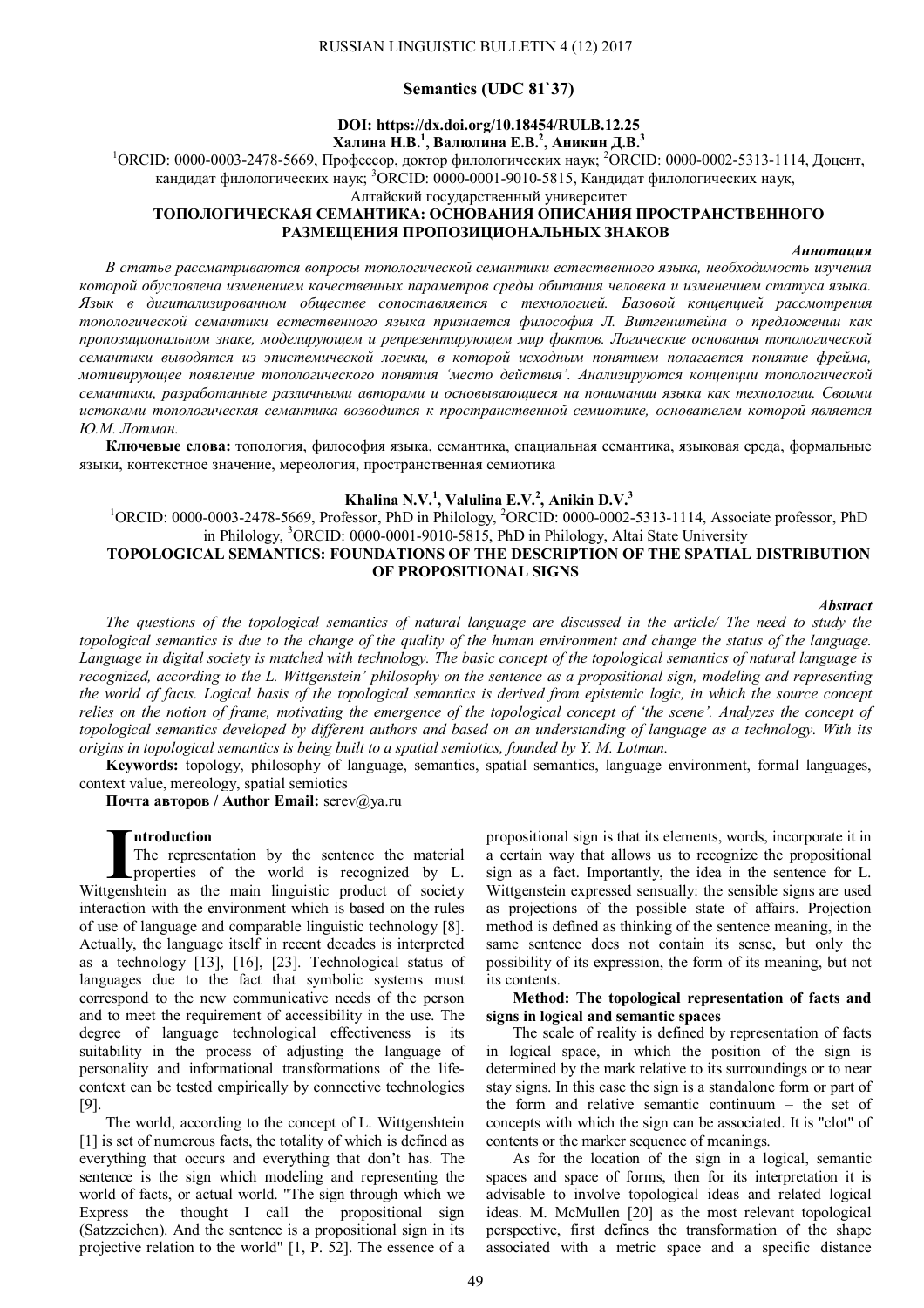between the points. Important is the transformation of threedimensional form in the plane form, that is also relevant to studies of the events shape transformations, events semantics and environment in a text-mode transmission, i.e., location in a particular system of propositional signs, which correlated with a specific conceptual set. Topological spaces form the broadest regime, in which matter the concept of 'continuous function'.

R. Parikh, L. S. Moss, K. Steinsvold [24] believe that a large part of topology can be considered as a modal logic, i.e. epistemic logic which combines the notion of knowledge and effort. The researchers examine the ratio of logic and space, or rather, they pay attention to how different goals will dictate the formulation/selection logic. But in a sense, the goal is to, based on a common mathematical model of space, to select logical methods to work with this space.

In his work R. Parikh, L. S. Moss, K. Steinsvold rely on the understanding of the topology suggested by Stephen Vickers: "topology is used to explain approximate states of information: the points include both approximate points and more refined points, and these relate to the topology by the property that if an open set contains an approximate point, then it must contain any refinement of it." [33, P. 3]. Finite observations become object of consideration therefore the main task of topology reconstruction in terms of logics of observations. The algebraization of a logic of finite observations is called a frame and the operation ∧ (binary) and (infinitary). The concept of the frame determines the emergence of a more topological notion of 'a locale', which is based on the frame morphisms into a special two-element frame. The semantics begins with a frame, a set whose elements are called worlds or points together with a binary relation on it. This relation is sometimes called accessibility, and symbols like  $\rightarrow$ ,  $\leq$ , or R have been used for it.

## **Discussion: The parthood semantics as the topological perspective on the logical relationship 'part' to'whole'**

A O. Prosorov [26] proposes to consider as varieties of formal textual syntax systematic interpretation of logical notions in terms of topology and order, drawing attention to the fact that for the word συινταξιζ is derived from συιν (together) and ταґξιζ (order). In addition, the Prosorov O. A introduces the concept of semantic topology on texts, which is based on a topological interpretation of the core hermeneutic idea - the ratio of 'part' of text to 'whole' text [25], [26], [27]. The topological perspective on the relationship 'part' to'whole' allows you to enter the interpretations of the topological concepts, e.g., concepts of boundaries and interiors of objects. The topological perspective to consider cognitive important part of the whole, the lexical objectification parthood semantics declared by the opposition "single-multiplicity" [10], [12], [22], [21].

The study of the parthood semantics is part of mereology, which allows us to identify the deeper aspects of the ratio of 'part' to 'whole', but also to give new interpretations of concepts such as sum or fusion, and collection [17], [18], [31], [32], [11], [5], [2].

'Part' of the text, interpreted O. Prozorov as subsequence which graph is a subset of the whole sequence graph. The text is understood as a finite sequence of its constituent sentences and so it is formally identified with a graph of the function. Understanding the semantic content of the text related to the meaningful parts and the meanings of these parts determine the meaning of the whole. According to O. Prozorov, to understand a meaningful part U of the text is to understand contextually all its sentences  $x \in U$ . While the context of a particular sentence *x* истолковывается как some

meaningful part lying in *U*. For the least meaningful part *Ux*  containing *x*, we have that  $x \in U \cap V$  implies  $x \in Ux \subseteq U \cap V$ *V* ; hence, *U ∩ V* is meaningful as a union *∪x∈U∩V Ux* of meaningful parts.

In accordance with the concept of topological semantics O. Prozorov, it is assumed that any text has a value as a whole, it only remains to determine formally its empty part (for example, as a singleton) in order to provide it with some topology in the mathematical sense, where the collection of

open sets  $\mathfrak{O}(X)$  whose boundaries are set as the set of all meaningful parts.

## **Results: Topological schema as the unit of calculation of the topological semantics and spatial values**

E. V. Rahilina [6] finds that every object in the language picture of the world corresponds to a specific topological type – a functionally important class of shapes, which include surfaces, containers, etc. In addition, the researcher [7] suggested to call an image schema as topological schema. Image schema was introduced into science by M. Johnson "An image schema is a recurring, dynamic pattern of our perceptual interactions and motor programs that gives coherence and structure to our experience" [15].

V. Evans and M. Green [14, P. 190], synthesizing different points of view on images schemas and integrating generated by the authors of the lists that offer a list of topological models, which is as follows: SPACE: up–down, front–back, left–right, near–far, centre–periphery; CONTAINMENT: contact, straight, verticality, container, in– out, surfaсe, full–empty, content; LOCOMOTION: momentum, source–path–goal; BALANCE: twin–pan balance, локальное, point balance, equilibrium; FORCE: compulsion, blockage, counterforce, diversion, removal of restraint, enablement, attraction, resistance; UNITY– MULTIPLICITY: merging, collection, splitting, iteration, part–whole, mass–count, link(age); IDENTITY: matching, superimposition; EXISTENCE: removal, bounded space, cycle, object, process.

N. Kuznetsov [3] in the context of spatial values of local cases of Komi language recognizes the most important topological schemas *container, surfaсe, source–path–goal*, etc. The intra local cases in their basic spatial functions are an indication of internal localization, however, depending on the topological type of the landmark and its physical characteristics, they can also be used to specify other locations. Under the spatial functions of the cases is understood the designation of their physical position, action or motion of the trajector relative to a spatial reference point.

Situation use of the intra local cases in the basic values are similar, they denote the same location and involve the same types of topological landmarks. However, they differ in the designation of types of topological orientation: specify the location of the trajector, marking the final point of motion or action, the expression of the starting point.

### **Conclusion**

A. Sharif, M. Egenhofer, D. Mark [30] notice that the spatial relations reflect the ways in which people perceive the spatial configuration and describe them in different languages. Analyzing the works devoted to spatial relations [29, 34], researchers have come to the conclusion that there are three basic types of spatial relations: 1) topological relationships based on the notion of neighborhood and invariant under consistent topological transformations, such as rotation, translation, scaling; 2) cardinal direction relations, which are based on the existence of a vector space and is subject to change under rotation, while they are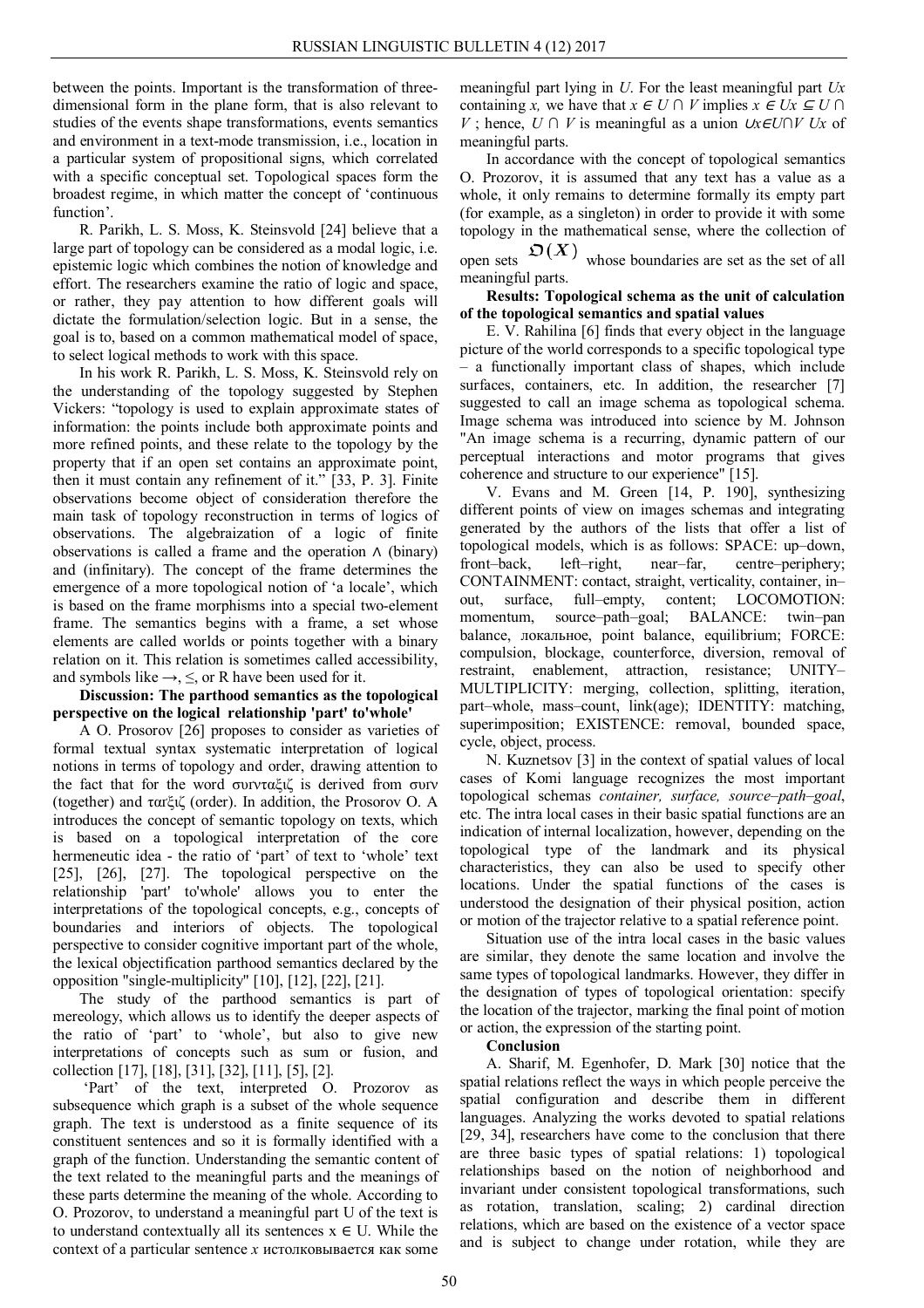invariants under translation and scaling of the reference frame; 3) distance relations express spatial properties that reflect the concept of a metric and, therefore, changes in the calculation, but are invariant under translation and rotation.

D. Mark, M. Egenhofer [19] note that the semantics of spatial relations multidimensional that affects the choice of words users of the language. It is the values of the objects, shape of objects and their scale, relationships in space between objects. The level of culture affects the choice of words, education and the quality of the natural language of the individuals that use spatial terms.

The use of mathematical concepts in the analysis of the properties of the artistic space of the 80-ies of XX century in the context of spatial semiotics proposed Y. M. Lotman [4]. The space is understood as the totality of homogeneous objects (phenomena, conditions, facts, figures, values of variables, etc.) between which there are relationships similar to ordinary spatial relationships. Applied to artistic works mathematical concepts of space is a modeling language, which can be any values as long as they. have the character of structural relations [4, P. 4].

### **Список литературы / References**

1. Витгенштейн Л. Логико-философский трактат / Л. Витгенштейн. – М.: Канон+, 2008. – 288 с.

2. Жилякова Л. Ю. Методы порождения знаний в динамической стратификационной модели [Электронный ресурс] / Л. Ю. Жилякова // Конференция «Интеллектуальный анализ информации». – Киев, 2007 – URL: http://www.iai.kpi.ua/\_archive/2007 (дата обращения: 12.09.2017).

3. Кузнецов Н. В. Пространственная семантика местных падежей коми языка (когнитивный анализ) / Н. В. Кузнецов. – Тарту: University of Tartu Press, 2012. – 244 с.

4. Лотман Ю. М. От редакции. К проблеме пространственной семиотики / Ю. М. Лотман // Ученые записки Тартуского государственного университета. Выпуск 720. Семиотика пространства и пространство семиотики. Труды по знаковым системам XIX. – Тарту, 1986 – С. 3-6.

5. Москвицова Н. Г. Логические системы Лесневского / Н. Г. Москвицова // Логические исследования. – 2012. – № 18. – С. 141-156.

6. Рахилина Е. В. Без конца и без края / Е. В. Рахилина // Исследования по семантике предлогов. Сборник статей. – М.: Русские словари, 2000. – С. 243-262.

7. Рахилина Е. В. Когнитивный анализ предметных имен: семантика и сочетаемость / Е. В. Рахилина. – М.: Русские словари, 2008 – 416 с.

8. Халина Н. В. Языкознание в условиях информационного общества / Н. В. Халина. – Барнаул: Изд-во Алт. госунивертета, 2014. – 192 с.

9. Халина Н. В. Коннективистика: руководство по применению языка / Н. В. Халина, Е. В. Валюлина, Н. Н. Пивкина, Т. В. Хребтова // Филологические науки. – 2017. – № 3. – С. 59-65. doi: 10.20339/PhS.3-17.059

10. Casati R. Parts and places: the structures of spatial representation / Roberto Casati, Achille C. Varzi. – Cambridge, MA: MIT Press, 1999 – 238 p.

11. Champollion L. Mereology [Электронный ресурс] / Lucas Champollion, Manfred Krifka // Cambridge Handbook of Formal Semantics. – Cambridge University Press, 2016. – P. 369-388. – URL: http://ling.auf.net/lingbuzz/002099 (дата обращения: 12.09.2017). doi: 10.1017/CBO9781139236157.014

12. Champollion L. Parts of a whole: Distributivity as a bridge between aspect and measurement. PhD thesis / Lucas Champollion // Publicly accessible Penn dissertations.958 [Electronic resource]. – Philadelphia, PA: University of Pennsylvania. – 2010. – URL: http://repository.upenn.edu/edissertations/958/ (accessed: 12.09.2017).

13. Dascal M. Language as a cognitive technology / M. Dascal // International Journal of Cognition and Technology. – 2002. – Vol. 1. – №. 1. – P. 35-61. – doi: 10.1075/ijct.1.1.04das

14. Evans V. Cognitive Linguistics: An Introduction / Vyvyan Evans, Melanie Green. – Edinburgh: Edinburgh University Press, 2006. – 864 p.

15. Johnson M. The Body in the Mind: The Bodily Basis of Meaning, Imagination, and Reason / Mark Johnson. – Chicago: The University of Chicago Press, – 1987. – 268 p.

16. Koster J. Ceaseless, unpredictable creativity: Language as technology /J. Koster //Biolinguistics. – 2009. – Vol. 3. – №. 1. – P. 061-092.

17. Leśniewski St. Collected Works / St. Leśniewski. – Vol. 1. – Dordrecht: PWN-Polish Scientific / Kluwer Academic Publishers, 1992. – 382 p.

18. Leśnievski St. Podstawy ogólnej teoryi mnogości, I / St. Leśnievski. – M., 1916. – 96 s.

19. Mark D. M. Topology of Prototypical Spatial Relations Between Lines and Regions in English and Spanish [Electronic resource] / D. M. Mark, M. J. Egenhofer // Proceedings, Auto Carto 12. (Bethesda, MD: American Society for Photogrammetry and Remote Sensing and American Congress on Surveying and Mapping). – Charlotte, North Carolina, 1995. – P. 245-254. – URL: http://mapcontext.com/autocarto/proceedings/auto-carto-12/pdf/topology-of-prototypical-spatialrelations-between-lines.pdf (accessed: 12.09.2017).

20. McMullen C. Topology. Course Notes [Electronic resource] / C. McMullen. – Harvard University, 2013. – 90 p. – URL: http://www.math.harvard.edu/~ctm/home/text/class/math131/html/home/course/course.pdf (accessed: 12.09.2017).

21. Moltmann F. Part structures in situations: The semantics of individualand whole / Friederike Moltmann // Linguistics and Philosophy. – 2005. – Vol. 28. – №. 5. – P. 599-641. – doi: 10.1007/s10988-005-2142-2

22. Moltmann F. Parts and wholes in semantics / Friederike Moltmann. – Oxford: Oxford University Press, 1997. – 272 p. – doi: 10.1023/A:1014347214919

23. Mufwene S. S. Language as technology: Some questions that evolutionary linguistics should address / Salikoko S. Mufwene // In Search of Universal Grammar: From Norse to Zoque. – John Benjamins Publishing, 2013. – Vol. 202. – P. 327- 358. – doi: 10.1075/la.202.22muf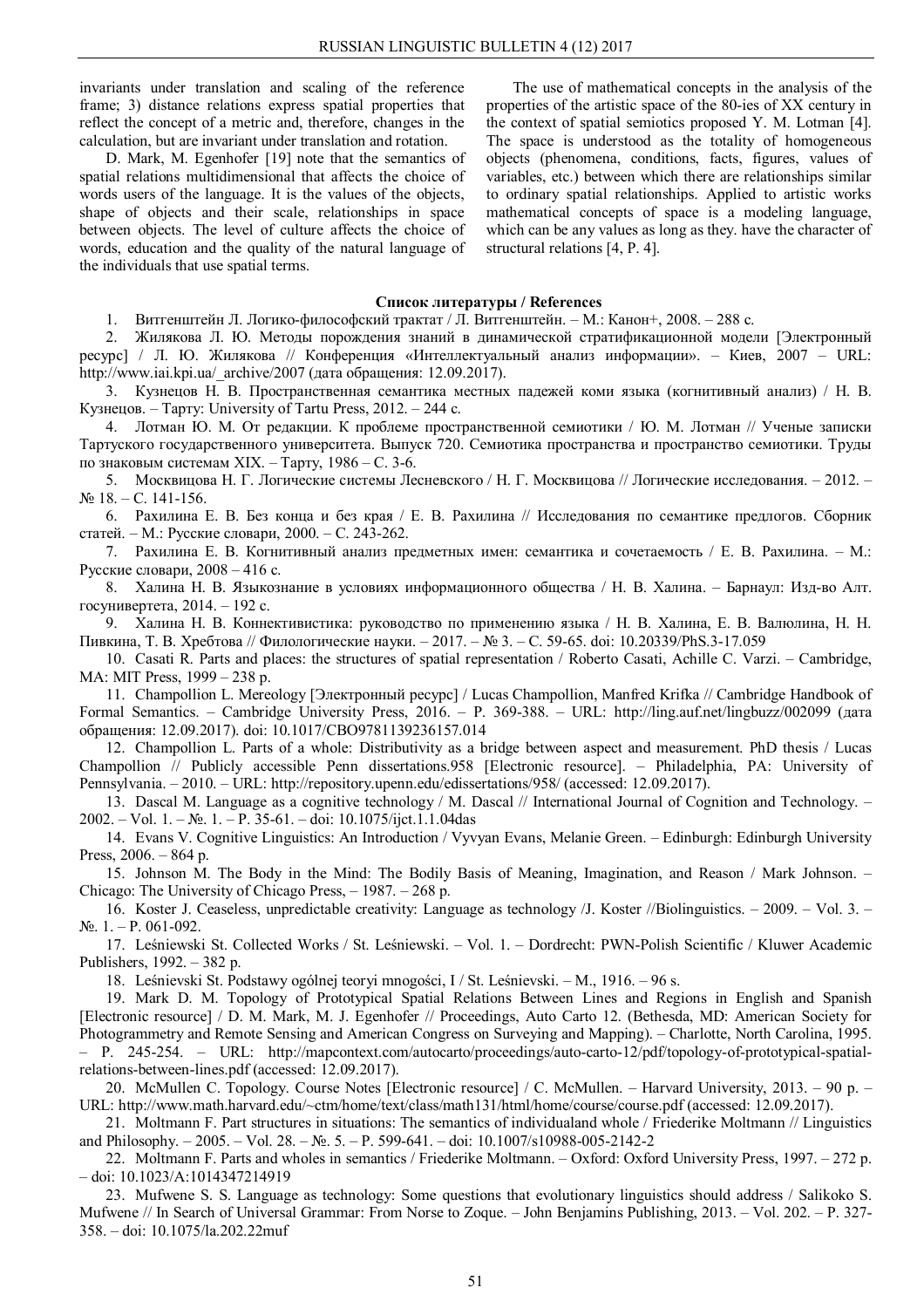24. Parikh R. Topology and epistemic logic / Rohit Parikh, Lawrence S. Moss, Chris Steinsvold // Handbook of spatial logics. – Dordrecht: Springer Netherlands, 2007. – P. 299-341. – doi: 10.1007/978-1-4020-5587-4\_6

25. Prosorov O. Herméneutique formelle et principe de Frege généralisé [Formal hermeneutics and Frege's principle generalized] [Ressources électroniques] / Oleg Prosorov // Téléchargé le. – 2002. – Vol. 31. – №. 01. – P. 1-54. – URL: http://www.revue-texto.net/1996-2007/Inedits/Prosorov\_Principe.pdf (date de la demande: 12.09.2017).

26. Prosorov O. Sheaf-theoretic formal semantics / Oleg Prosorov // TRAMES: A Journal of the Humanities and Social Sciences. – 2006. – Vol.  $10. - N_2$ .  $1. - P$ . 57-80.

27. Prosorov O. Topologies et faisceaux en sémantique des textes. Pour une herméneutique formelle: diss [Ressources électroniques]. – Paris: École Polytechnique, 2008. – 208 p. – URL: https://bdr.u-paris10.fr/theses/internet/2008PA100145.pdf (date de la demande: 12.09.2017).

28. Prosorov O. Topologies and sheaves in linguistics / Oleg Prosorov // Abstracts of the International Congress of Mathematicians ICM'2010. – Hyderabad, India: Hindustan Book Agency, 2010. – P. 623-624.

29. Pullar D. Toward formal definitions of topological relations among spatial objects / D. Pullar, M. Egenhofer // Third International Symposium on Spatial Data Handling. – Sydney, Australia, 1988. – P. 225-241.

30. Shariff A. R. B. M. Natural-language spatial relations between linear and areal objects: the topology and metric of English-language terms / A. R. B. M. Shariff, M. J. Egenhofer, D. M. Mark // International journal of geographical information science. – 1998. – Vol. 12. – №. 3. – P. 215-245.

31. Smith B. Mereotopology: a theory of parts and boundaries / Barry Smith // Data & Knowledge Engineering. – 1996. – Vol. 20. – №. 3. – P. 287-303. doi: 10.1016/S0169-023X(96)00015-8

32. Varzi A. C. Mereology [Electronic resource] / Achille Varzi // Stanford Encyclopedia of Philosophy. 2016. – URL: https://plato.stanford.edu/entries/mereology/ (accessed: 12.09.2017).

33. Vickers S. Topology Via Logic. Cambridge Tracts in Theoretical Computer Science, vol. 5 / S. Vickers. – Cambridge: Cambridge University Press, 1989. – 200 p.

34. Worboys M. F. A generic model for planar geographical objects / M. F. Worboys // International Journal of Geographical Information Systems. – 1992. – Vol. 6. – №. 5. – P. 353-372. – doi: 10.1080/02693799208901920

### **Список литературы на английском / References in English**

1. Wittgenstein L. Logiko-filosofskij traktat [Tractatus Logico-Philosophicus] / L. Wittgenstein. – M.: Kanon+, 2008. – 288 p. [in Russian]

2. Zhiljakova L. Ju. Metody porozhdenija znanij v dinamicheskoj stratifikacionnoj modeli [Methods for generating knowledge in a dynamic stratification model] [Electronic resource] / L. Ju. Zhiljakova // Konferencija "Intellektual'nyj analiz informacii" [Conference "Intelligent Information Analysis"]. – Kiev, 2007 – URL: http://www.iai.kpi.ua/\_archive/2007 (accessed: 12.09.2017). [in Russian]

3. Kuznecov N. V. Prostranstvennaja semantika mestnyh padezhej komi jazyka (kognitivnyj analiz) [Spatial semantics of local cases of Komi language (cognitive analysis)] / N. V. Kuznecov. – Tartu: University of Tartu Press, 2012. – 244 p. [in Russian]

4. Lotman Ju. M. Ot redakcii. K probleme prostranstvennoj semiotiki [From the editor. To the problem of spatial semiotics] / Ju. M. Lotman // Uchenye zapiski Tartuskogo gosudarstvennogo universiteta. Vypusk 720. Semiotika prostranstva i prostranstvo semiotiki. Trudy po znakovym sistemam XIX [Scientific notes of the Tartu State University. Issue 720. Semiotics of space and the space of semiotics. Proceedings on Sign Systems XIX]. – Tartu, 1986 – P. 3-6. [in Russian]

5. Moskvicova N. G. Logicheskie sistemy Lesnevskogo [Lesniewski's logical systems] / N. G. Moskvicova // Logicheskie issledovanija [Logical research]. – 2012. – № 18. – P. 141-156. [in Russian]

6. Rahilina E. V. Bez konca i bez kraja [Without end and without edge] / E. V. Rahilina // Issledovanija po semantike predlogov. Sbornik statej [Studies on the semantics of prepositions. A collection of articles]. – M.: Russkie slovari, 2000. – P. 243–262. [in Russian]

7. Rahilina E. V. Kognitivnyj analiz predmetnyh imen: semantika i sochetaemost' [Cognitive analysis of subject names: semantics and compatibility] / E. V. Rahilina. – M.: Russkie slovari, 2008 – 416 p. [in Russian]

8. Khalina N. V. Jazykoznanie v uslovijah informacionnogo obshhestva [Linguistics in the Information Society] / N. V. Khalina. – Barnaul: Publishing house of Altai State University, 2014. – 192 p. [in Russian]

9. Khalina N. V. Konnektivistika: rukovodstvo po primeneniju jazyka [Connectivity: a guide to the use of a language] / N. V. Khalina, E. V. Valjulina, N. N. Pivkina, T. V. Hrebtova // Filologicheskie nauki [Philological Sciences]. – 2017. – № 3. – P. 59-65. – doi: 10.20339/PhS.3-17.059 [in Russian]

10. Casati R. Parts and places: the structures of spatial representation / Roberto Casati, Achille C. Varzi. – Cambridge, MA: MIT Press, 1999 – 238 p.

11. Champollion L. Mereology [Электронный ресурс] / Lucas Champollion, Manfred Krifka // Cambridge Handbook of Formal Semantics. – Cambridge University Press, 2016. – P. 369-388. – URL: http://ling.auf.net/lingbuzz/002099 (дата обращения: 12.09.2017). doi: 10.1017/CBO9781139236157.014

12. Champollion L. Parts of a whole: Distributivity as a bridge between aspect and measurement. PhD thesis / Lucas Champollion // Publicly accessible Penn dissertations.958 [Electronic resource]. – Philadelphia, PA: University of Pennsylvania. – 2010. – URL: http://repository.upenn.edu/edissertations/958/ (accessed: 12.09.2017).

13. Dascal M. Language as a cognitive technology / M. Dascal // International Journal of Cognition and Technology. – 2002. – Vol. 1. – №. 1. – P. 35-61. – doi: 10.1075/ijct.1.1.04das

14. Evans V. Cognitive Linguistics: An Introduction / Vyvyan Evans, Melanie Green. – Edinburgh: Edinburgh University Press, 2006. – 864 p.

15. Johnson M. The Body in the Mind: The Bodily Basis of Meaning, Imagination, and Reason / Mark Johnson. – Chicago: The University of Chicago Press, – 1987. – 268 p.